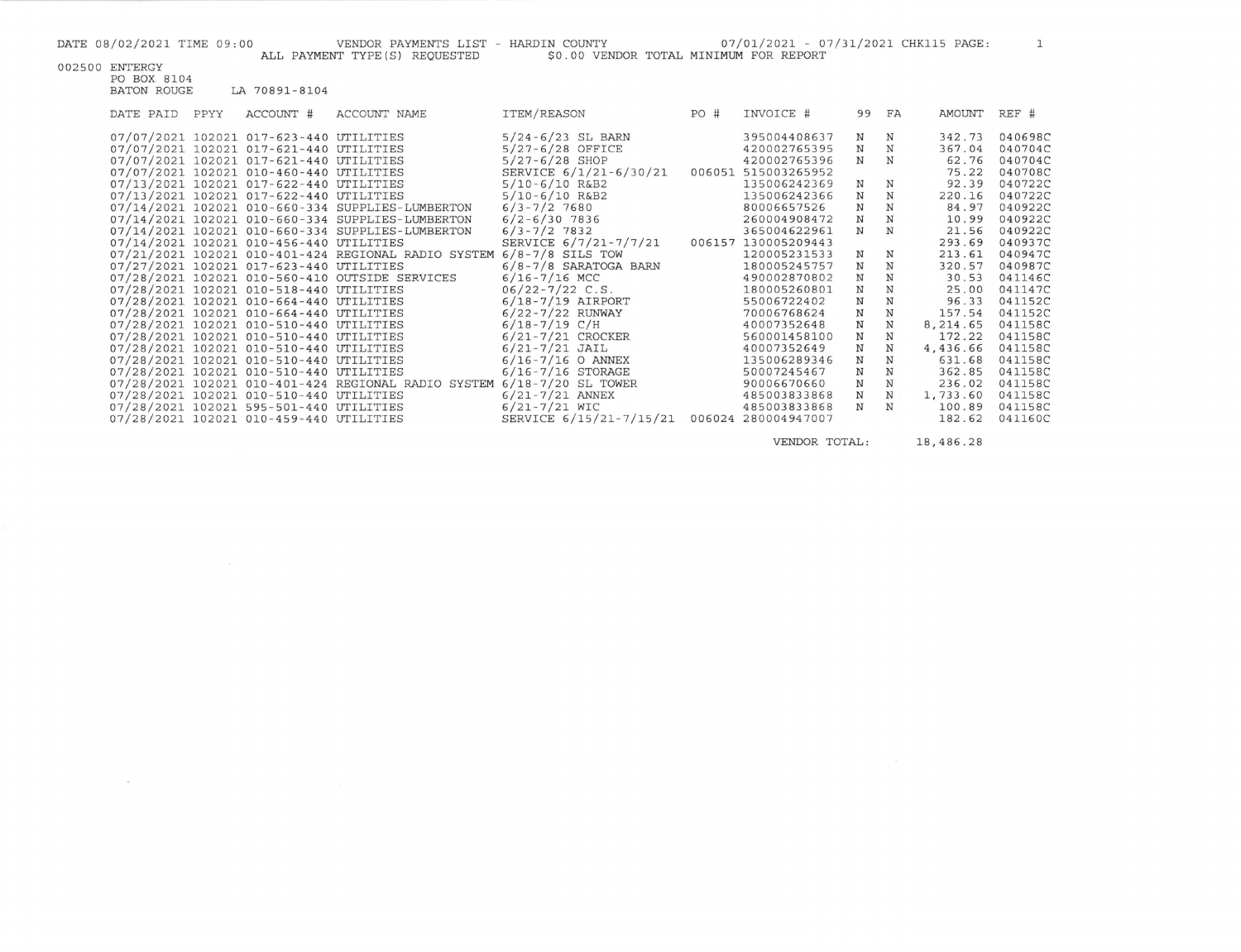| DATE 08/02/2021 TIME 09:00                       |      |                                                                                                                                                                          | VENDOR PAYMENTS LIST - HARDIN COUNTY<br>ALL PAYMENT TYPE (S) REOUESTED | \$0.00 VENDOR TOTAL MINIMUM FOR REPORT                                             |     | 07/01/2021 - 07/31/2021 CHK115 PAGE:                         |                  |                           |                                         |                                          |
|--------------------------------------------------|------|--------------------------------------------------------------------------------------------------------------------------------------------------------------------------|------------------------------------------------------------------------|------------------------------------------------------------------------------------|-----|--------------------------------------------------------------|------------------|---------------------------|-----------------------------------------|------------------------------------------|
| 000300 CITY OF KOUNTZE<br>P O BOX 188<br>KOUNTZE |      | TX 77625                                                                                                                                                                 |                                                                        |                                                                                    |     |                                                              |                  |                           |                                         |                                          |
| DATE PAID                                        | PPYY | ACCOUNT #                                                                                                                                                                | ACCOUNT NAME                                                           | ITEM/REASON                                                                        | PO# | INVOICE #                                                    | 99               | FA                        | AMOUNT                                  | REF #                                    |
|                                                  |      | 07/28/2021 102021 017-622-440 UTILITIES<br>07/28/2021 102021 010-510-440 UTILITIES<br>07/28/2021 102021 010-510-440 UTILITIES<br>07/28/2021 102021 010-510-440 UTILITIES |                                                                        | $6/1 - 6/30$ R&B2<br>$6/1 - 6/30$ C/H<br>$6/1 - 6/30$ JAIL<br>$6/1 - 6/30$ O ANNEX |     | 03003401-063<br>05011401-063<br>05011451-063<br>05010502-063 | N<br>N<br>N<br>N | $_{\rm N}$<br>N<br>N<br>N | 216.39<br>1,381.20<br>4,677.88<br>92.64 | 041145C<br>041150C<br>041150C<br>041150C |
|                                                  |      | 07/28/2021 102021 595-501-440 UTILITIES<br>07/28/2021 102021 010-510-440 UTILITIES<br>07/28/2021 102021 010-510-440 UTILITIES                                            |                                                                        | $6/1 - 6/30$ WIC<br>$6/1 - 6/30$ CROCKER<br>$6/1 - 6/30$ ANNEX                     |     | 04006421-063<br>04006304-063<br>04006421-063                 | N<br>N<br>N      | N<br>$\mathbf N$<br>N     | 15.27<br>89.21                          | 041150C<br>041150C<br>262.35 041150C     |
|                                                  |      |                                                                                                                                                                          |                                                                        |                                                                                    |     | VENDOR TOTAL:                                                |                  |                           | 6,734.94                                |                                          |

 $\sim$